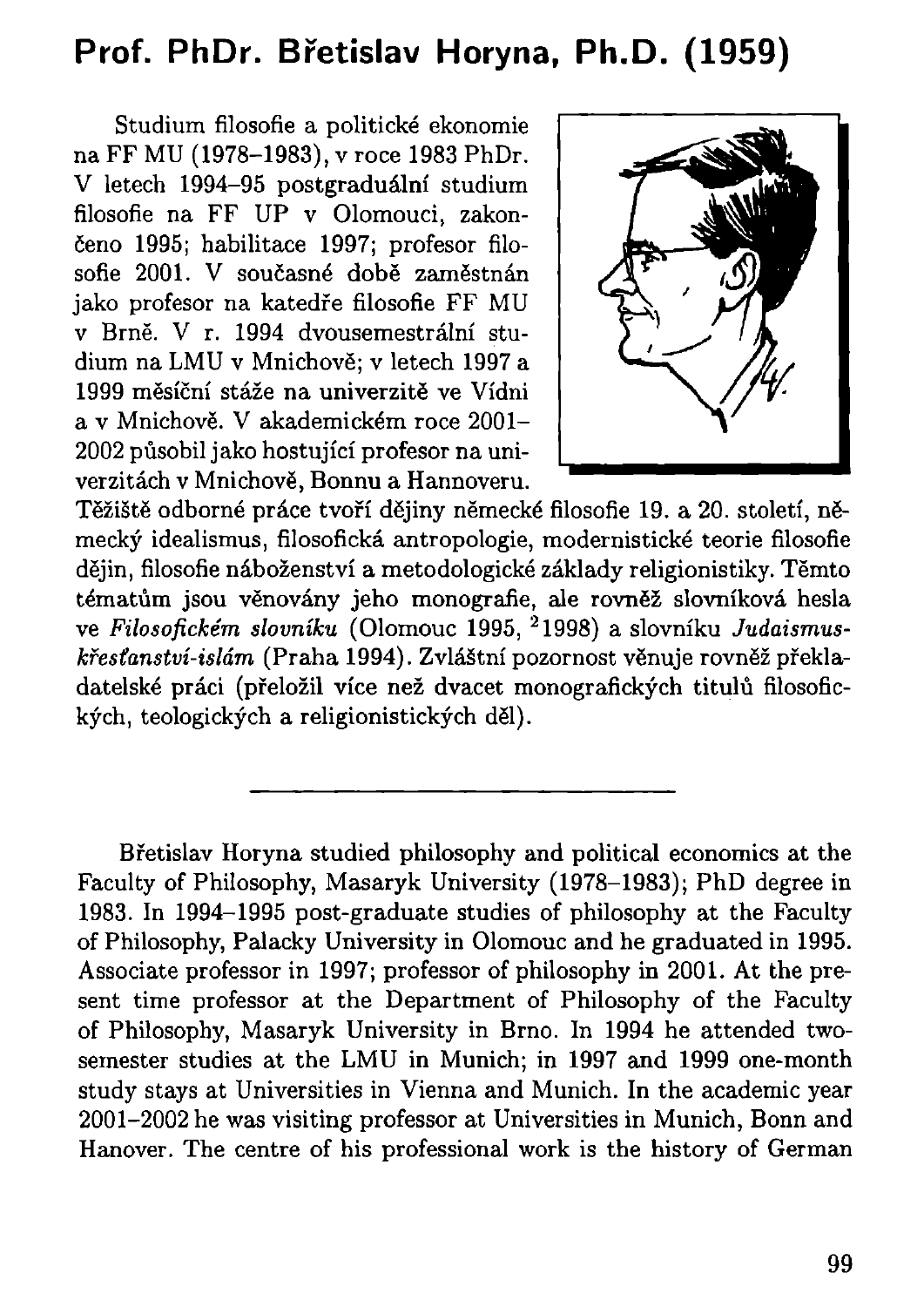philosophy of the 19th and 20th centuries, German idealism, philosophical anthropology, modernistic theories of the philosophy of history, philosophy of religion and methodological principles of religious studies. These are the subject matters of his monographs and his entries in the *Philosophical Dictionary* (Olomouc 1995, 1998) and the dictionary *Judaism-Christianity-Islam* (Prague 1994). He also devotes special attention to translations (he translated more than 20 monographs of philosophical, theological and religionistic works).

Studierte Philosophie und Ökonomie auf der Philosophischen Fakultät der Masaryk-Universität in Brünn (1978-1983), 1983 PhDr. In den Jahren 1994-1995 absolvierte er das postgraduale Studium der Philosophie auf der Philosophischen Fakultät der Palacky-Universität in 01 mütz, 1995 PhD. Habilitation 1997, Berufung zum Professoren 2001. Zur Zeit arbeitet er als Philosophieprofessor auf dem Institut für Philosophie der PhF der MU v Brünn. Im Jahre 1994 zweisemestrales Studium der Philosophie auf der Ludwig-Maximilian-Universität in München; in den Jahren 1997 und 1999 einmonatliche Aufenthalte auf den Universitäten in Wien und München. In dem akademischen Jahr 2001-2002 Gastprofessor der Robert-Bosch-Stiftung auf den Universitäten in München, Bonn und Hannover. Hauptpunkt des Fachinteresses bilden die Geschichte der deutschen Philosophie des 19.-20. Jahrhunderts, der deutsche Idealismus, philosophische Anthropologie, modernistische Theorien der Philosophie der Geschichte, Religionsphilosophie und Methodologie der Religionswissenschaft. Diesen Themen sind seine Veröffentlichungen gewidmet, aber auch die Artikel im *Philosophischen Wörterbuch* (Olmütz 1995, 2 1998) und im Wörterbuch *Judaismus-Christentum-Islam* (Prag 1994). Besondere Aufmerksamkeit widmet er auch den Übersetzungen (er übersetzte mehr als zwanzig philosophischen, theologischen und religionswissenschaftlichen Bücher).

Professeur de philosophie au Département de philosophie de la Faculté des lettres de l'Université Masaryk de Brno. Il a étudié la philosophie et l'économie politique à la même Université (1978-1983), docteur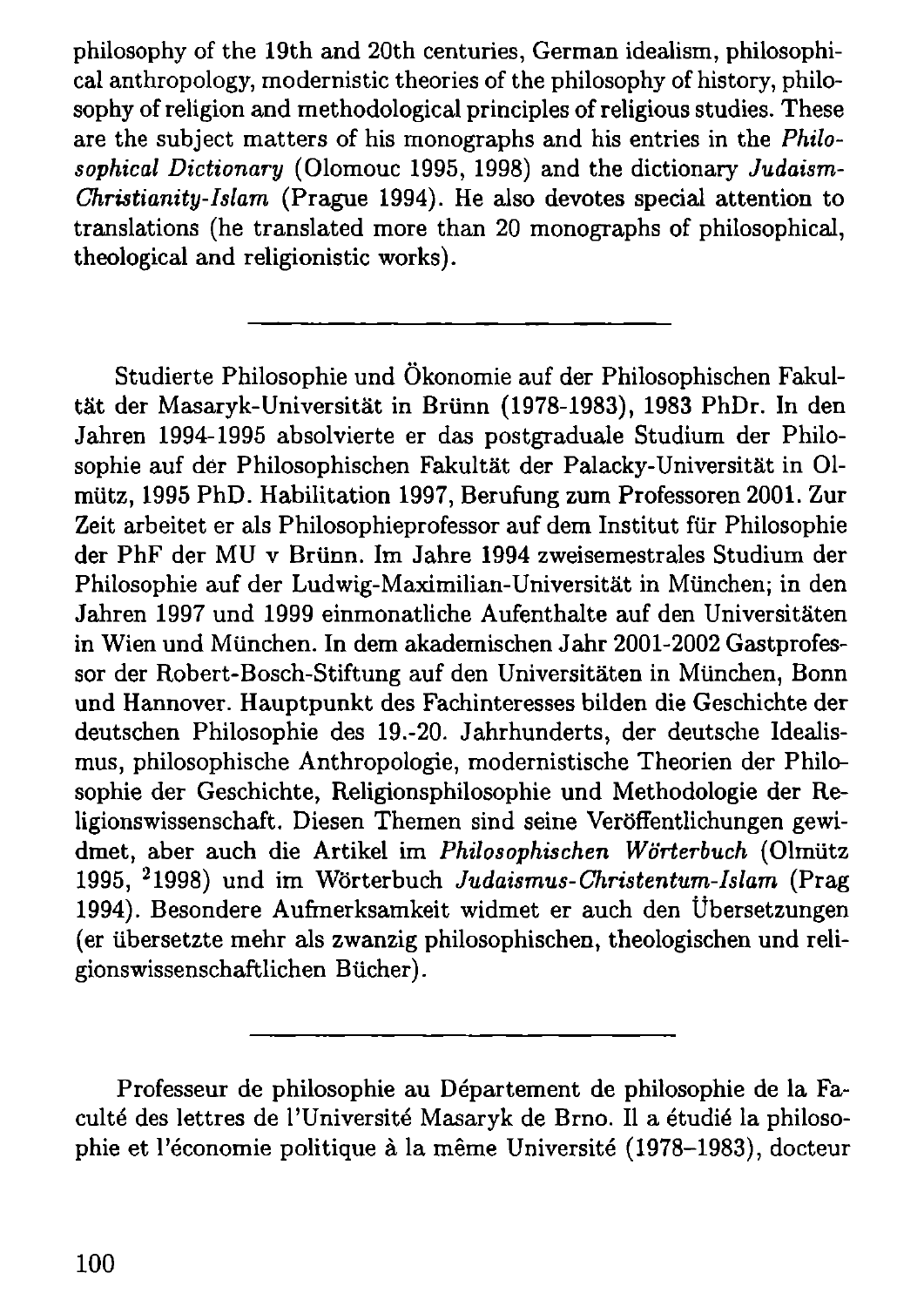de l'université (PhDr.) en 1983. Les études postgraduaires de philosophie à la Faculté des Lettres de l'Université Palacký d'Olomouc ; habilitation en 1997, professeur de philosophie en 2001. Il a passé deux trimestres en stages d'études à l'Université de Munich en 1994, une stage d'un mois à l'Université de Vienne en 1997, une autre de la même durée en 1999 à l'Université de Munich. Il a passé l'année universitaire 2001-2002 comme professeur invité aux universités de Munich, Bonn et Hannover. Il concentre son travail de recherche sur l'histoire de la philosophie allemande du XIX<sup>e</sup> et XX<sup>e</sup> ss., ses sujets de prédilection étant l'idéalisme allemande, l'anthropologie philosophique, les théories contemporaines de la philosophie de l'histoire, la philosophie de la religion et les fondaments méthodologiques de la science de la religion. Il a consacré aux mêmes sujets aussi bien ses monographies que les articles dans le *Dictionnaire philosophique* (Olomouc 1995, 2 1998, en tchèque) et dans le dictionnaire *Judaisme - christianisme - islam* (Prague 1994, en tchèque). Il se concentre en particulier aux traductions ( en traduisant en tchèque plus que vingt titres monographiques en philosophie, théologie et en science de la religion ).

## **Bibliografie**

- *• Úvod do religionistiky,* Praha Oikúmené 1994
- *• Filosofie posledních let před koncem filosofie. Kapitoly ze současné německé filosofie,* Praha, KL P 1998
- **•** *Filosofie náboženství. Pokus o typologii*, Brno, MU 1999, (spoluaut. H. Pavlincová)
- *• Počátky filosofické antropologie,* Brno, Torzo 1999
- *Mýty jednoho slova. Filosofické eseje*, Praha, KLP 2000
- *• Idea Evropy. Pohledy do filosofie dějin,* Praha, Argo 2001
- *• Druhá moderna. Ulrich Beck a teorie reflexivní modernizace,*  Brno, MU 2001
- *• Dějiny religionistiky,* Olomouc, nakl. Olomouc 2001, (spoluaut. H. Pavlincová)
- The analogy of the proportionalitas: The coherence between sociopolitical development and the development of religion in the new